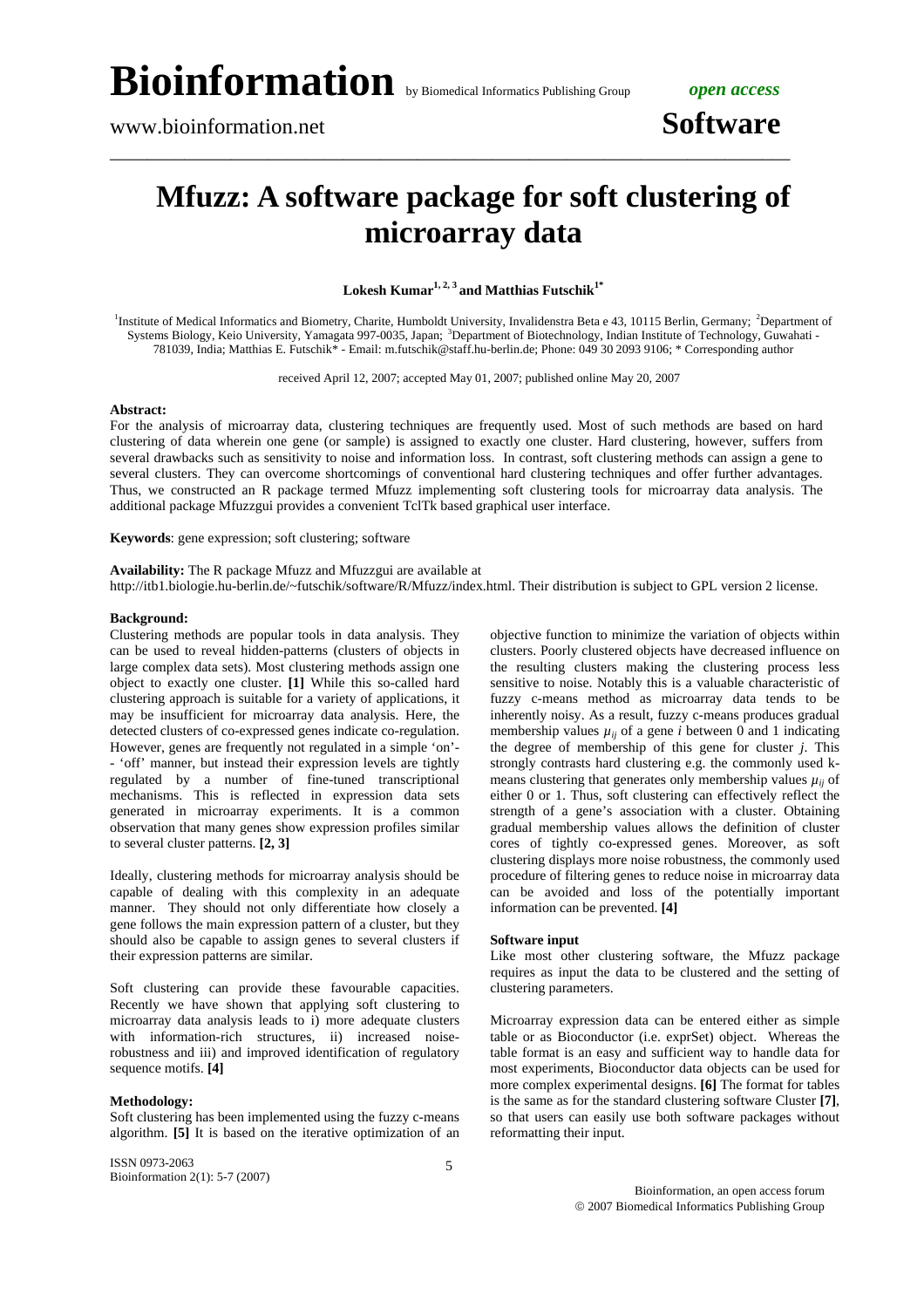## **Bioinformation** by Biomedical Informatics Publishing Group *open access*

\_\_\_\_\_\_\_\_\_\_\_\_\_\_\_\_\_\_\_\_\_\_\_\_\_\_\_\_\_\_\_\_\_\_\_\_\_\_\_\_\_\_\_\_\_\_\_\_\_\_\_\_\_\_\_\_\_\_\_\_\_\_\_\_\_\_\_\_\_\_\_\_\_

### www.bioinformation.net **Software**

Further, the number of clusters and the so-called fuzzification parameter m have to be chosen. By variation of both parameters, users can probe the stability of obtained clusters as well as the global clustering structure **[4]**

#### **Software output**

As basic output, the partition matrix is supplied containing the complete set of membership values. This information can be used to define cluster cores consisting of highly correlated genes and to improve the subsequent detection of regulatory mechanism. **[4]** Results of the cluster analysis can be either further processed within the Bioconductor framework or stored in simple table format.

Several functions serve the visualization of the results such as internal or global cluster structures. Figure 1 shows some examples of the graphical output.

Note that Mfuzz is not restricted to microarray data analysis, but has recently also successfully applied to examine protein phosphorrylation time series. **[8]**



**Figure 1:** A) Examples for visualization of clustering results produced by Mfuzz. Graphs show the temporal expression pattern during the yeast cell cycle (top and lower panels) and the global clustering structure (central panels). Membership values are color-encoded with red shades denoting high membership values and green shades denoting low membership values of genes. Using this color scheme, clusters with a large core of tightly co-regulated genes (e.g. cluster 7) can be easily distinguished from week or noisy clusters (e.g. cluster16). The central panel shows the principal components of the clusters. Lines between clusters indicate their overlap i.e. how many genes they share. B) Graphical user interface implemented in the Mfuzzgui package. Its outline follows the standard steps of cluster analyses of microarray data: Data loading and pre-processing, clustering, examination and visualization of results

#### **Caveat & Future development:**

Mfuzz and Mfuzzgui are R packages. R is a statistical programming language and is freely available open-software. **[9]** Both developed packages follow conventions of the Bioconductor platform. **[6]** The graphical user interface implemented in Mfuzzgui demands an existing installation of Tcl/Tk. For convenience, we supply scripts for automatic installation of the software packages. Additionally, scripts are provided for a direct start of the packages enhancing their stand-alone character. Future versions will include extended export options such as automatically generated HTML pages reporting the results of the clustering analysis.

#### **Acknowledgement:**

Lokesh Kumar was supported by the SFB 618 grant of the Deutsche Forschungsgemeinschaft. We would like to thank

ISSN 0973-2063 Bioinformation 2(1): 5-7 (2007)

Bioinformation, an open access forum © 2007 Biomedical Informatics Publishing Group

6